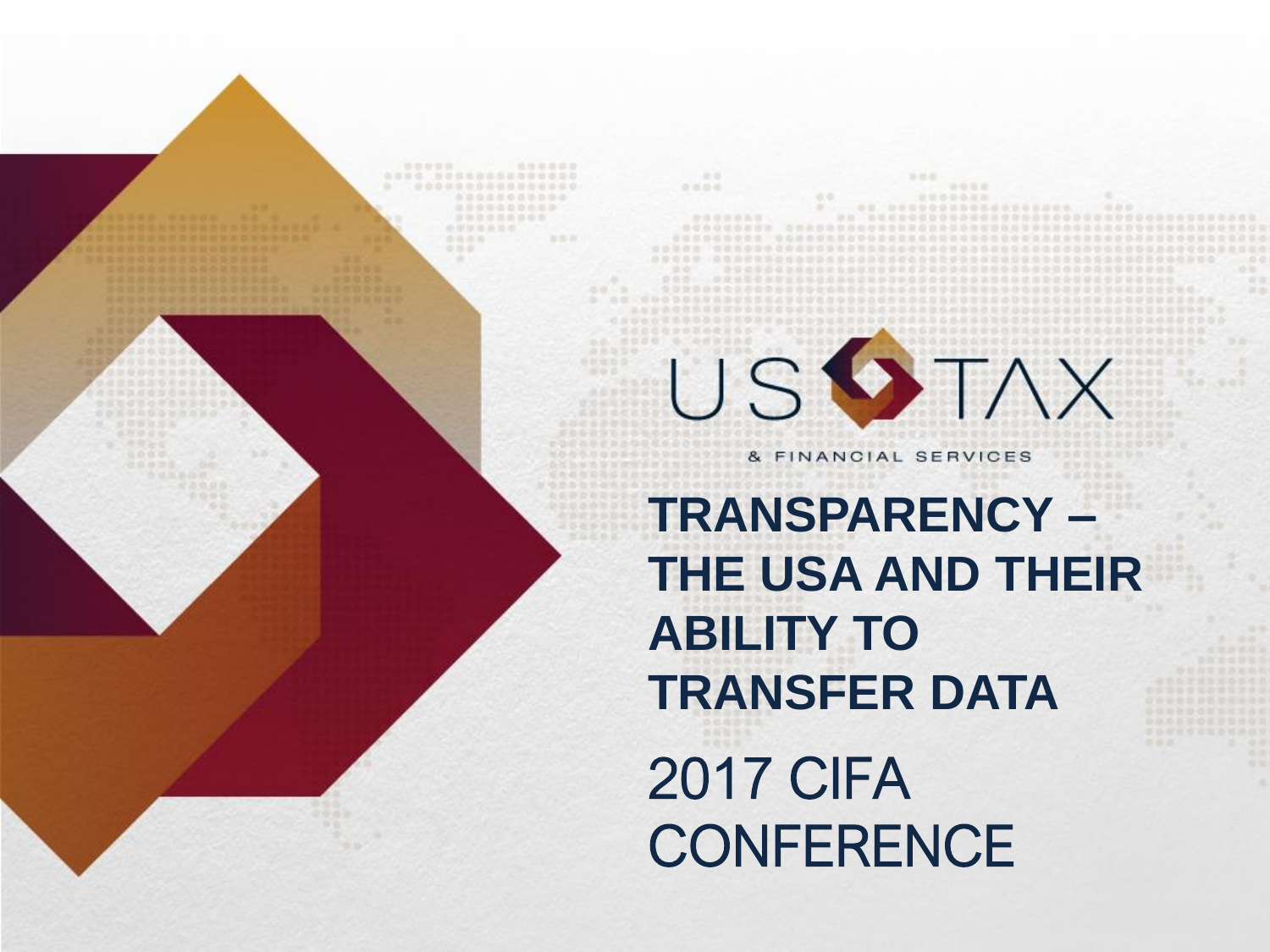

0000

### **YOUR PRESENTER**

...............

#### **Darlene F Hart**

CEO US Tax & Financial Services Group Ltd.

合作所

Switzerland Switzerland

Loewenstrasse 28 Boulevard Helvetique 36 CH 8001 Zurich CH 1207 Geneva

立边出版

d.hart@ustaxfs.com +41 44 387 8070 phone +41 22 700 2500 +41 44 387 8079 fax+41 22 700 2526 ustaxfs.com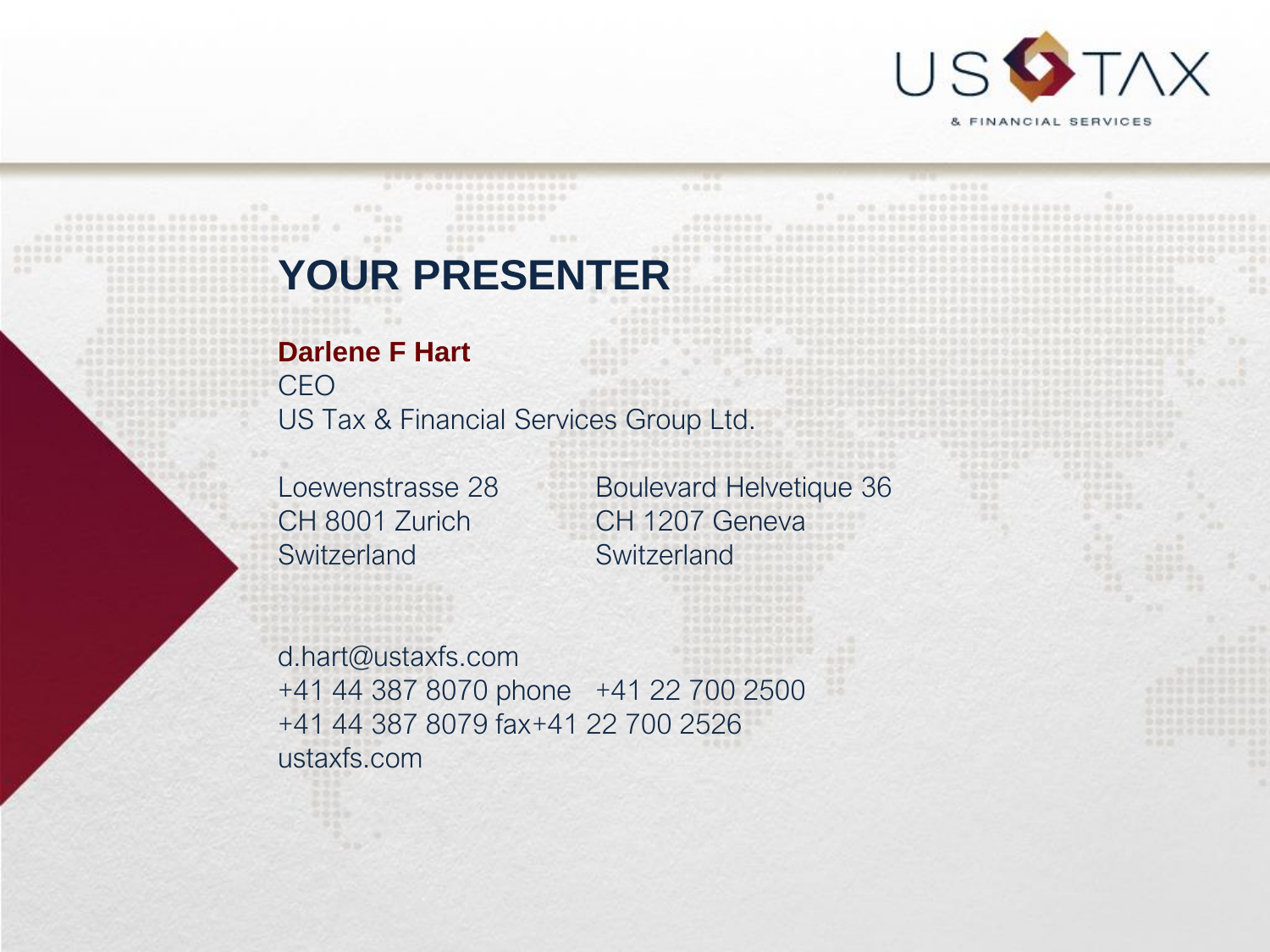

### **AGENDA**

- 1. Data Collection IRS FATCA
	- Banks/Brokerage Accounts

立边出版

- Trust Companies
- Partnerships
- 2. FinCen
- 3. Foreign Individuals
- 4. Foreign Entities
- 5. Risks for Professionals who relocated client's undeclared assets to the USA
- 6. The end of hiding foreign assets in Delaware/Nevada LLC's ?
- 7. Lessons from the latest OECD Peer Review report on USA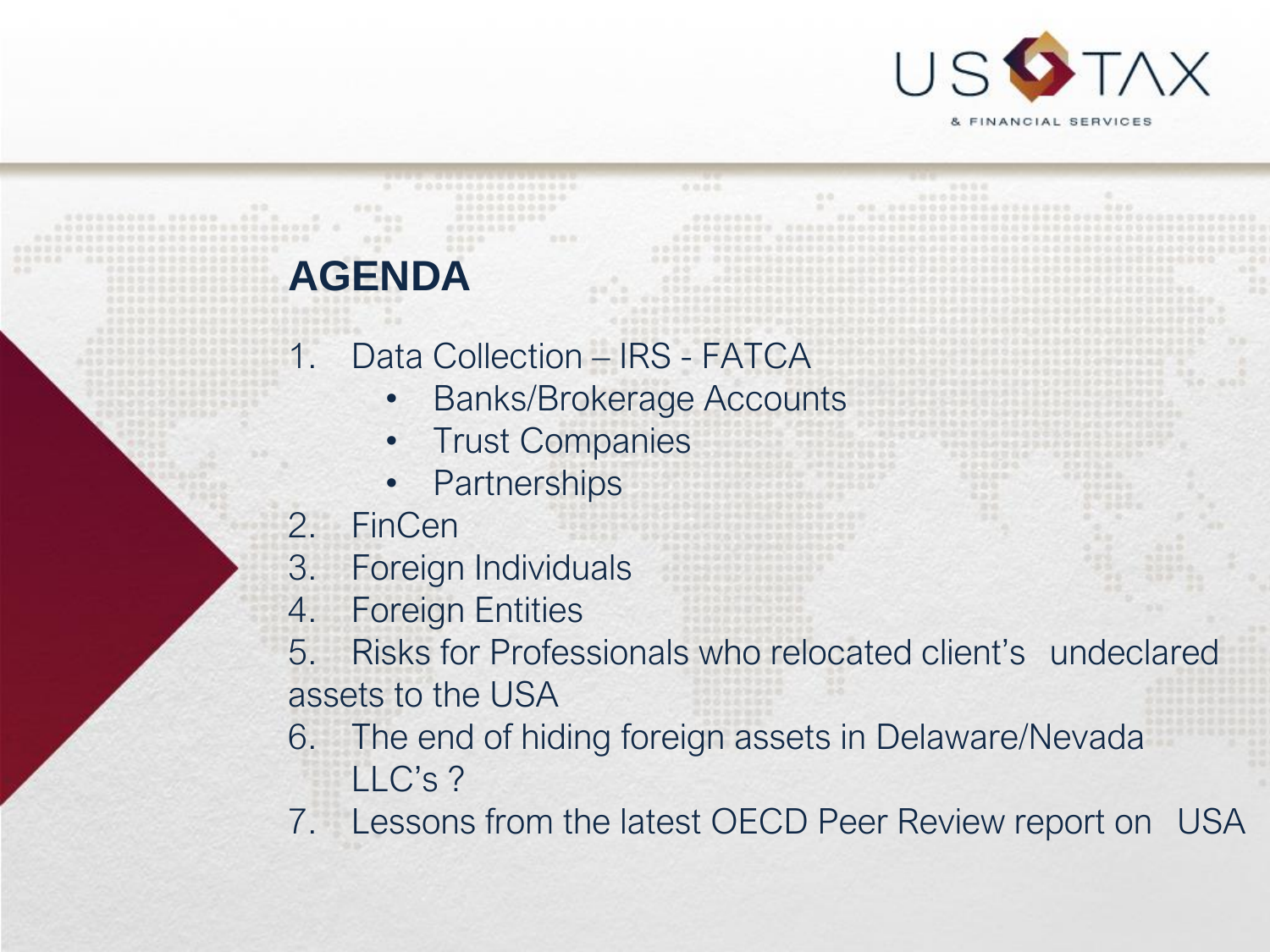

## **DATA COLLECTION - IRS**

FATCA – MODEL 1 INTERGOVERNMENTAL AGREEMENTS (IGA 1a) and (IGA 1b)

- Partner jurisdiction agrees to report to the IRS specific information about the US Accounts maintained by all relevant FFIs located in that jurisdiction
	- FFIs identify US accounts pursuant to due diligence rules contained in Annex 1 of the relevant IGA
	- FFIs report specified information about their US accounts to the partner jurisdiction
	- The Partner Jurisdiction, in turn reports such information to the IRS on an automatic basis
	- The exchange of information under Model 1a IGA is reciprocal, Model 1b is NOT reciprocal.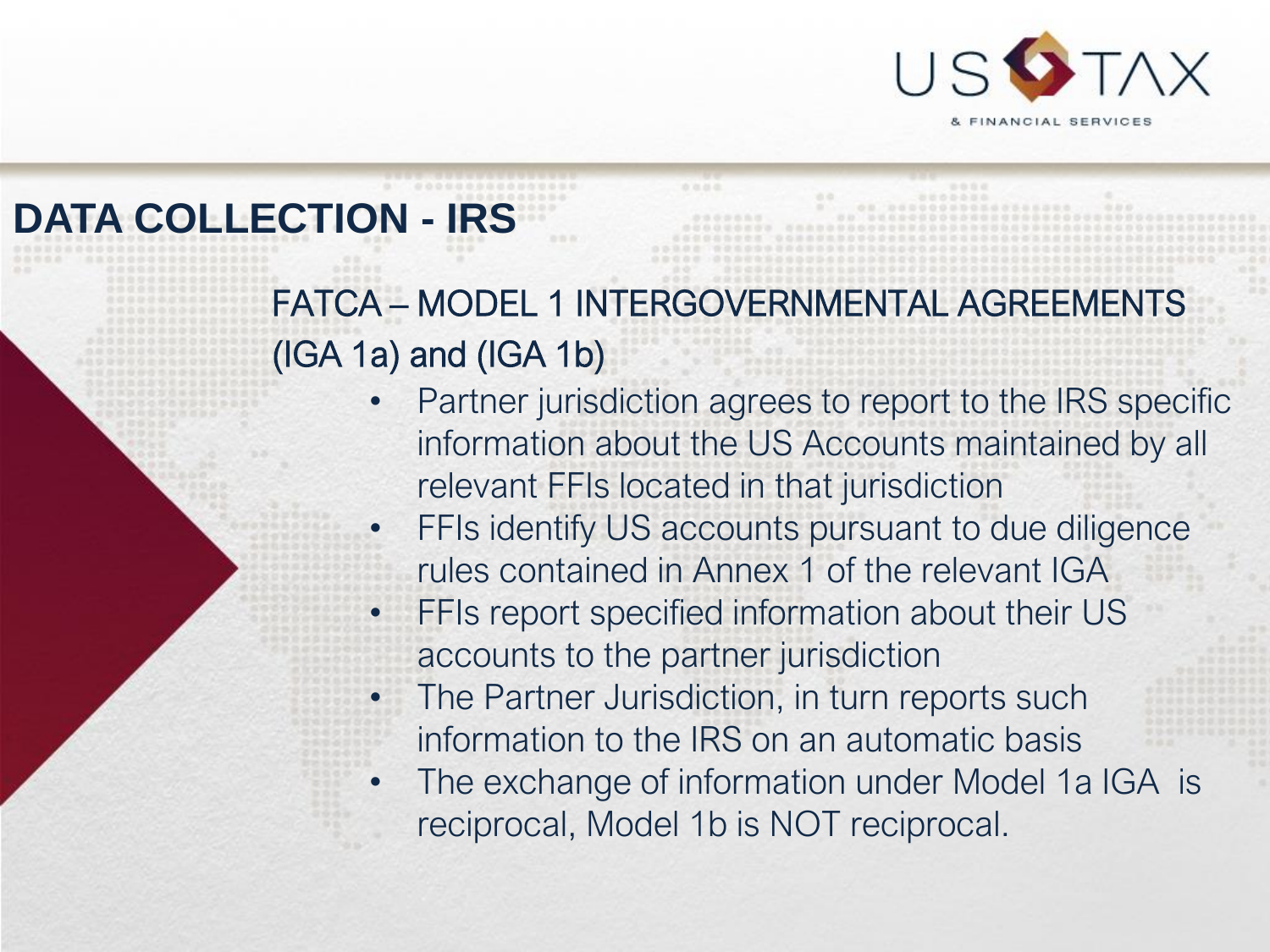

## **DATA COLLECTION – IGA 1 99 COUNTRIES**

• Data Safeguarding – Jurisdictions signing a reciprocal Model 1a IGA with the USA will be asked to complete an International Data Safeguards & Infrastructure Workbook. The information in this workbook will facilitate the evaluation of safeguards and provisions regarding confidentiality, use and infrastructure effectiveness prior to exchanging information.

- If the US deems the partner jurisdiction to have adequate safeguards in place, they will exchange account information from its financial institutions with respect to partner jurisdiction's residents and transmits the information to the partner jurisdiction. 43 countries have IGA 1a agreements.
- Model 1b IGAs do not have a reciprocal exchange of information agreement.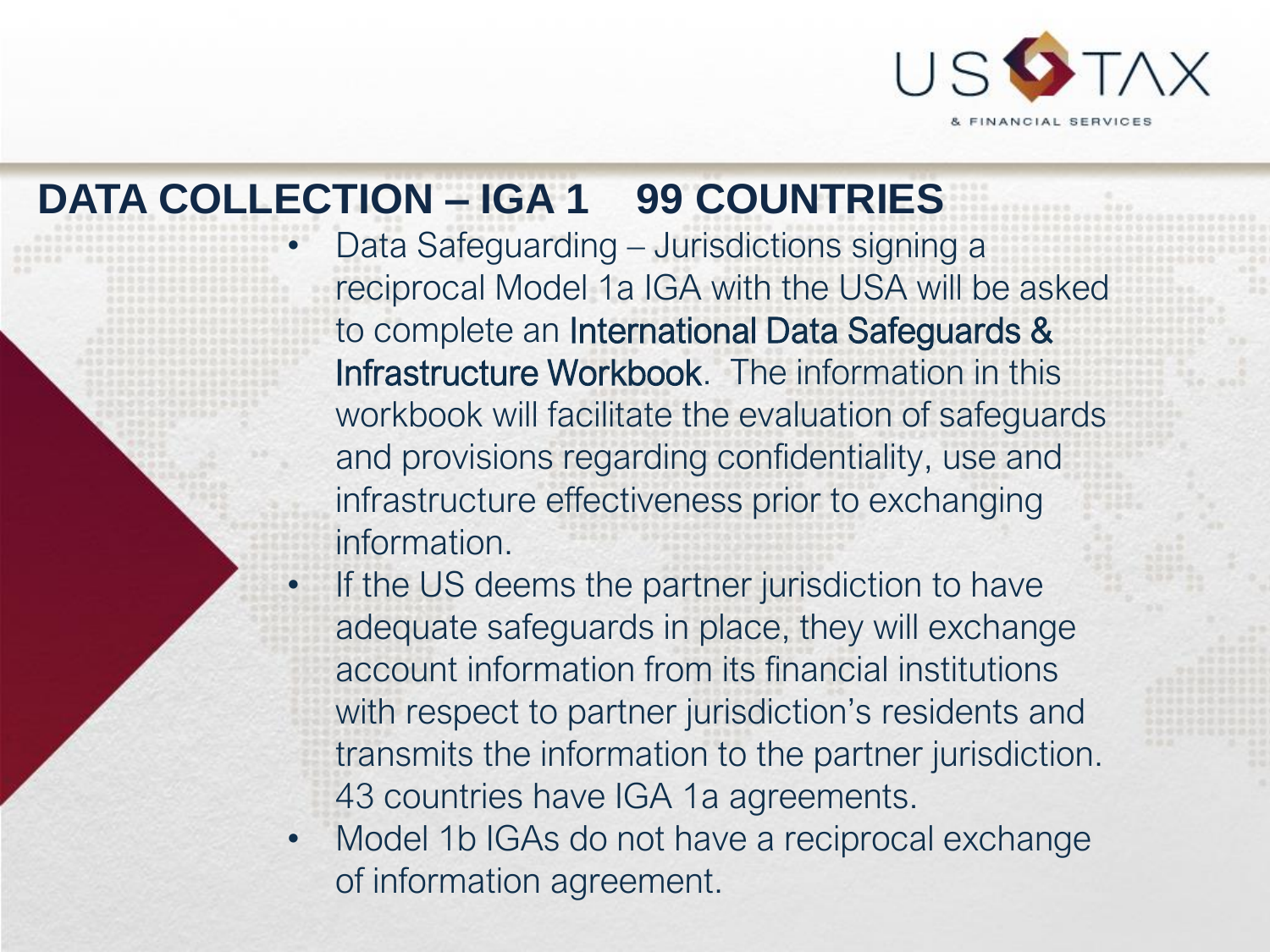

# **DATA COLLECTION – IGA 2 14 COUNTRIES**

The partner jurisdiction agrees to direct and enable FFIs located in the jurisdiction to report specified information about their US accounts directly to the IRS

立边出版

- FFIs identify US accounts pursuant to due diligence rules contained in Annex 1 of the IGA
- FFIs report specified information about their US accounts to the IRS
	- **FFIs report to the IRS aggregate information with respect** to holders of pre-existing accounts who do not consent to have their account information reported on the basis of which the IRS may make a 'group request' to the partner jurisdiction for more specific information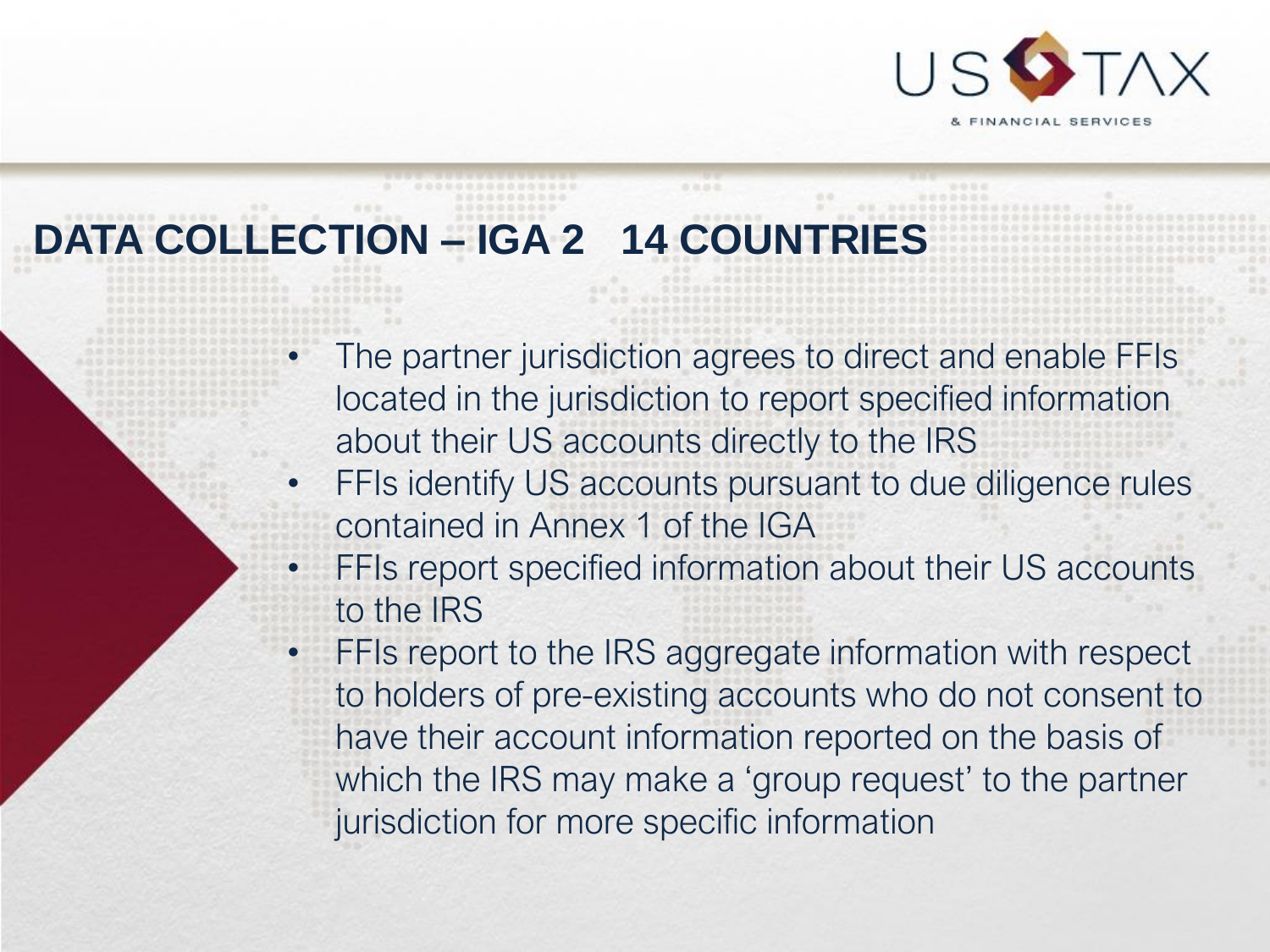

## **INTERNATIONAL DATA SAFEGUARDS & INFRASTRUCTURE WORKBOOK**

Article 3(8) of the Model 1A(reciprocal IGA) contemplates that the jurisdictions will exchange information once they are satisfied that the other jurisdiction has in place:

(i) appropriate safeguards to ensure that the information received remains confidential and is used solely for tax purposes

(ii) the infrastructure for an effective exchange relationship

- established processes for timely, accurate and confidential information exchanges;
- effective and reliable communications; and
- demonstrates capabilities to promptly resolve questions and concerns about exchanges or requests for exchanges.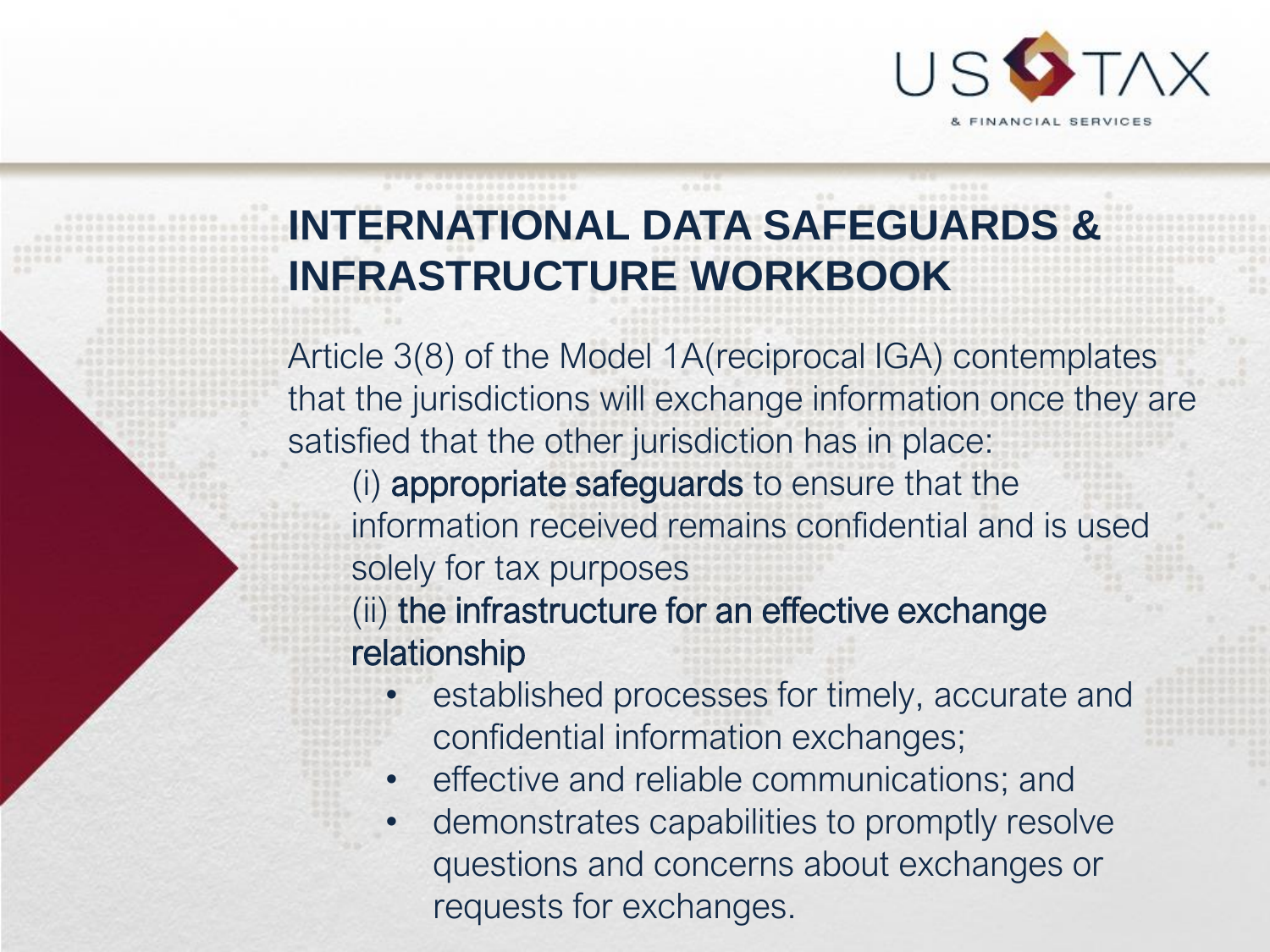

# **ORGANIZATION FOR ECONOMIC CO-OPERATION & DEVELOPMENT (OECD) – CRS**

- May 6, 2014 47 countries tentatively agreed on a Common Reporting Standard(CRS). Agreement to automatically share info on residents assets and income
- July 12, 2015 53 countries signed agreement to automatically exchange info based on Article 6 of the Convention on Mutual Adm Assistance in Tax **Matters** 
	- Start Reporting in 2017 Anguilla, Argentina, Barbados, Belgium, Bermuda, BVI, Bulgaria, Cayman Islands, Colombia, Croatia, Curacao, Cyprus, Czech Republic, Denmark, Dominica, Estonia, Faroe Islands, Finland, France, Germany, Gibraltar, Greece, Greenland, Guernsey, Hungary, Iceland, India, Ireland, Isle of Man, Italy, Jersey, Korea, Latvia, Liechtenstein, Lithuania, Luxembourg, Malta, Mexico, Monserrat, Netherlands, Niue, Norway, Poland, Portugal, Romania, san Marino, Seychelles, Slovak Republic, Slovenia, South Africa, Spain, Sweden, Trinidad and Tobago, Turks & Caicos, UK
- Others start reporting 2018 Switzerland starts in 2018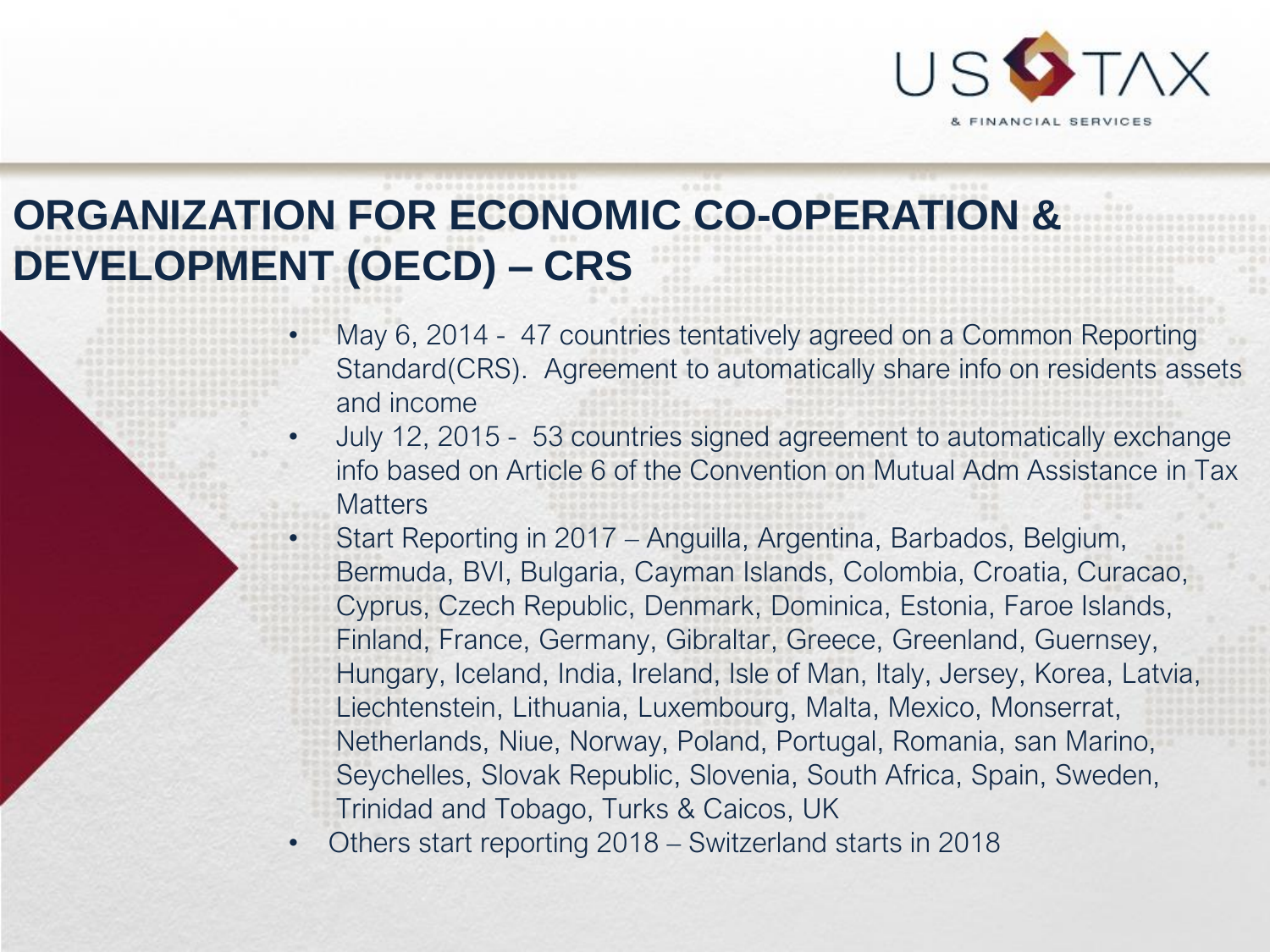

## **PUBLICATION 515 – WITHHOLDING OF US TAX ON NONRESIDENT ALIENS AND FOREIGN ENTITIES – DATA IRS HAS ON FILE**

- Nonresident Aliens
- Foreign Corporations
- Foreign Partnerships
- Foreign Trusts and Estates
- Foreign Governments
- International Organization
- Form 1042, 1042 S and 1042 T– Foreign Person US Source Income Subject to Withholding – Updated for FATCA purposes in 2014
- Form 1099 Withholding & Reporting obligations
- Information on LLC's as of 1/1/2017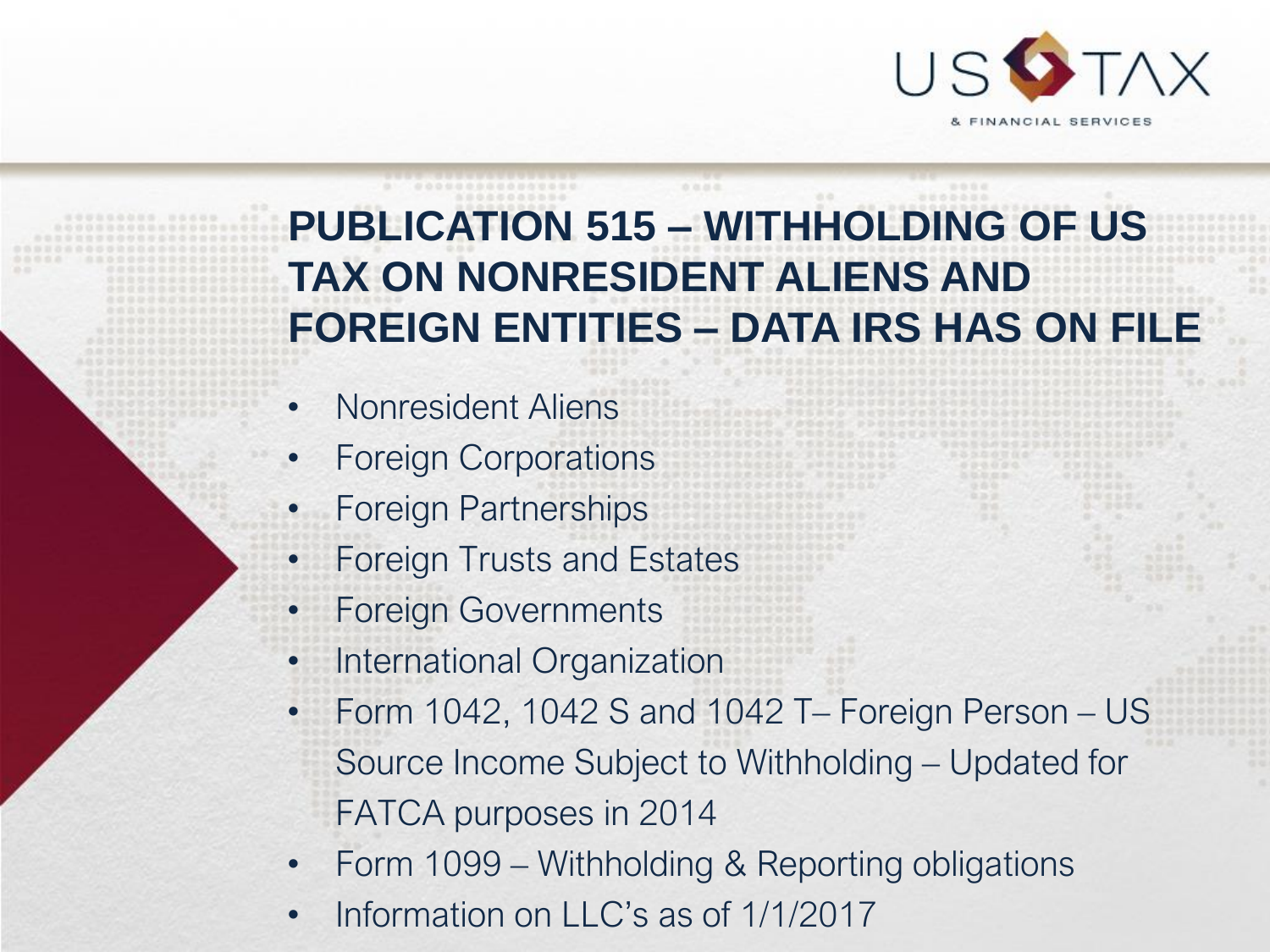

## **FINCEN – FINANCIAL CRIMES ENFORCEMENT ACT**

- Established in April 1990 by Treasury Order 105-08.
- Original Mission provide US Gov w/ wide multi-source intelligence and analytical network to support the detection, investigations and prosecution of domestic and international money laundering & other financial crimes.
- Oct 2001 FinCEN was made part of the Treasury Bureau by the US Patriot Act.
- FinCEN is one of the US Treasury's primary agencies to oversee and implement policies to prevent and detect money laundering.
- FinCen works in partnership with the financial community to deter & detect money laundering.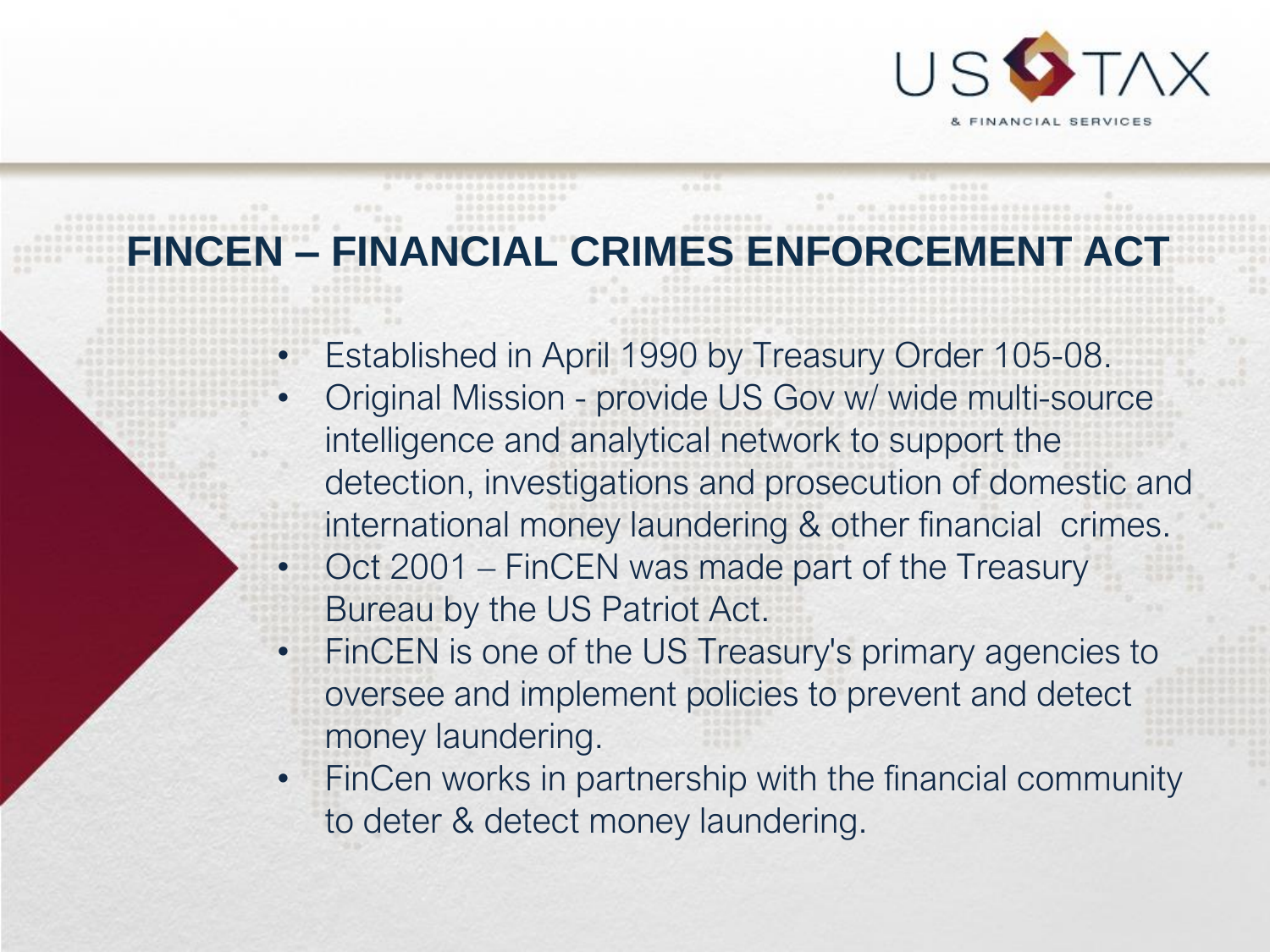

#### **FINCEN – CONTINUED**

- FinCEN uses counter-money laundering laws, such as Bank Secrecy Act(BSA) to require reporting and recordkeeping by banks and other financial institutions. This record keeping preserves a financial trail for investigators to follow as they track criminals and their assets. The act also requires reporting of suspicious currency transactions which could trigger investigations
- Dec 12, 2016 US Treasury Department and IRS announced final regulations requiring domestic disregarded entities, US LLC's to identify their foreign owners and report certain related party transactions.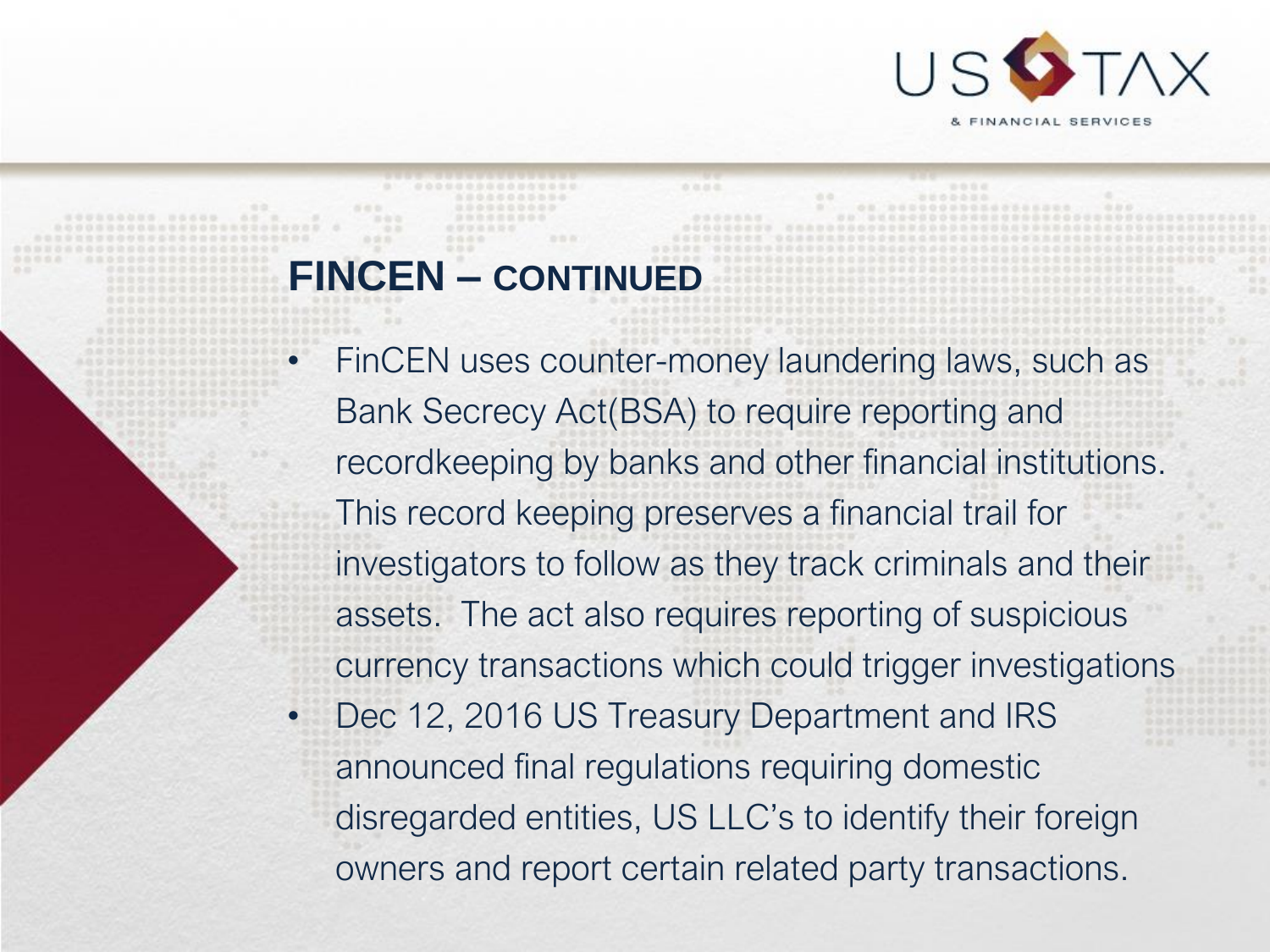

## **RISKS FOR PROFESSIONALS WHO RELOCATED CLIENTS AND UNDECLARED ASSETS TO THE USA**

1. Mail and Wire Fraud 18 USC 1343 – a tax crime committed abroad using USA (phone system, bank system, legal system, electronic communication) results in such crime becoming a US crime as well with the full force of US law being applicable.

> Pasquantino vs USA – Canadian Case – Pasquantino smuggled large quantities of liquor from USA into Canada to evade Canadian import duties. Did a plot to defraud a foreign government of tax revenue violate the federal wire fraud statute? – Courts ruled – Yes in a 5 -4 opinion. Pasquantino avoided Canadian tax ended up paying US tax + penalties on amounts concealed in USA( potential 20-30 yrs in prison)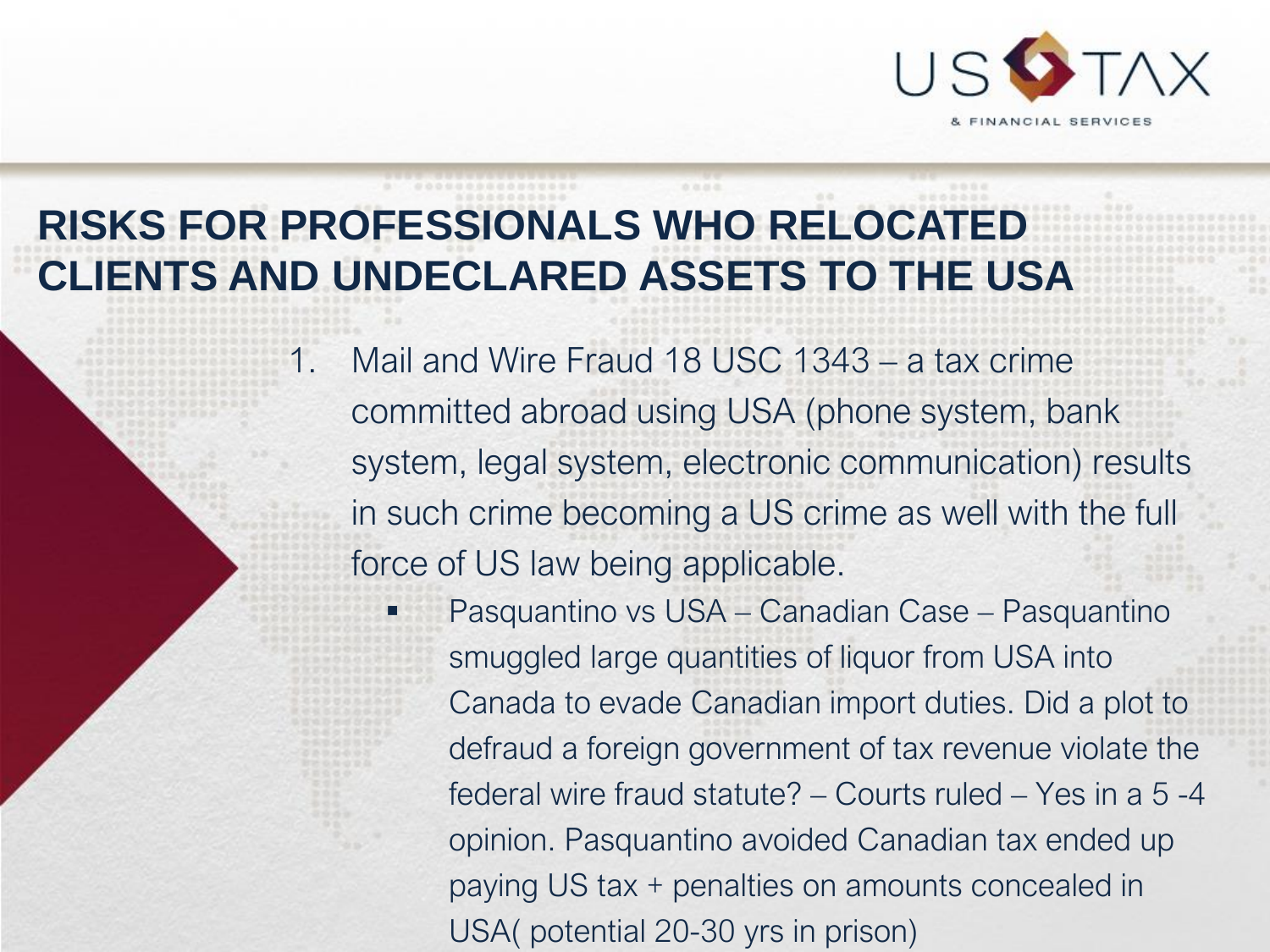

## **ELEMENTS OF WIRE FRAUD 18 U.S.C. 1343**

The elements of wire fraud under IRC sec 1343 directly parallel those of the mail fraud statute but require the use of an interstate telephone call or electronic communication made in furtherance of the scheme. Wire fraud statute is identical to mail fraud statute except that it speaks of communications transmitted by wire. 4 essential elements of the crime of Wire Fraud are:

- 1. The defendant voluntarily and intentionally devised or participated in a scheme to defraud another out of money.
- 2. The defendant did so with the intent to defraud
- 3. It was reasonably foreseeable that interstate wire communications would be used, and
- 4. That interstate wire/electronic communications were in fact used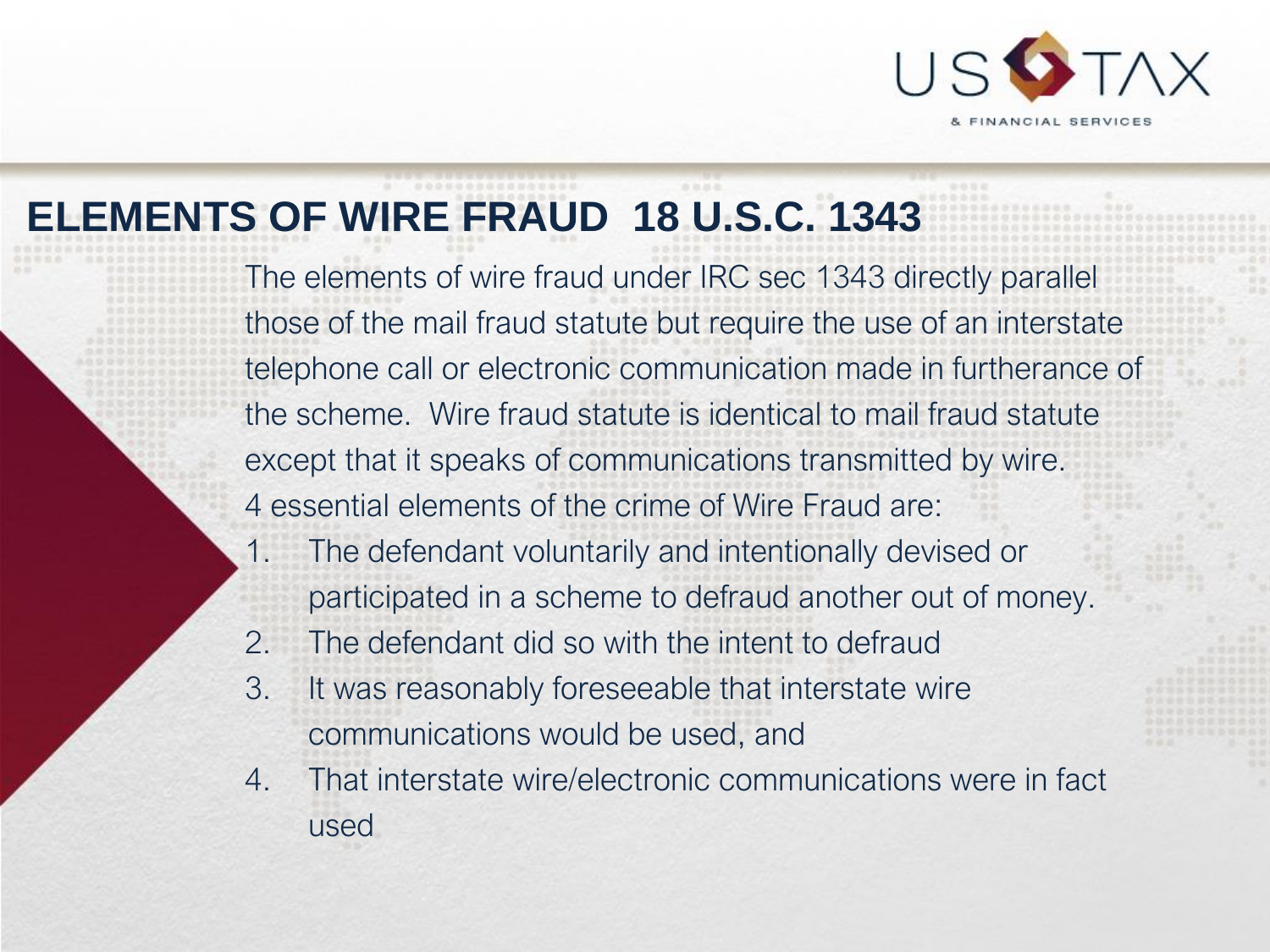

## **WIRE FRAUD STATUTE -**

1. Prohibits 'any' scheme to defraud that is executed through interstate wires. There is no exception to that categorical prohibition based on the identity of the victim or the nature of the money or property that is the object of the fraud. The language of the wire fraud statue therefore prohibits the use of interstate wires to execute a scheme to defraud a foreign government of tax revenue.

2. Common law revenue rule has no application to criminal prosecutions under the wire fraud statute. That common law principal prevents a foreign government or someone acting on its behalf from using the US courts to collect money due under the foreign governments tax laws. A prosecution under the wire fraud statute is NOT brought on behalf of the foreign government and it does not seek enforce a claim to tax revenue. The Prosecution neither satisfies nor eliminates any tax obligation the defendant may owe to a foreign government. Instead, such a prosecution is brought on behalf of the USA and it's objective is to vindicate the USA's interest in preventing interstate wires from being used to execute a scheme to defraud.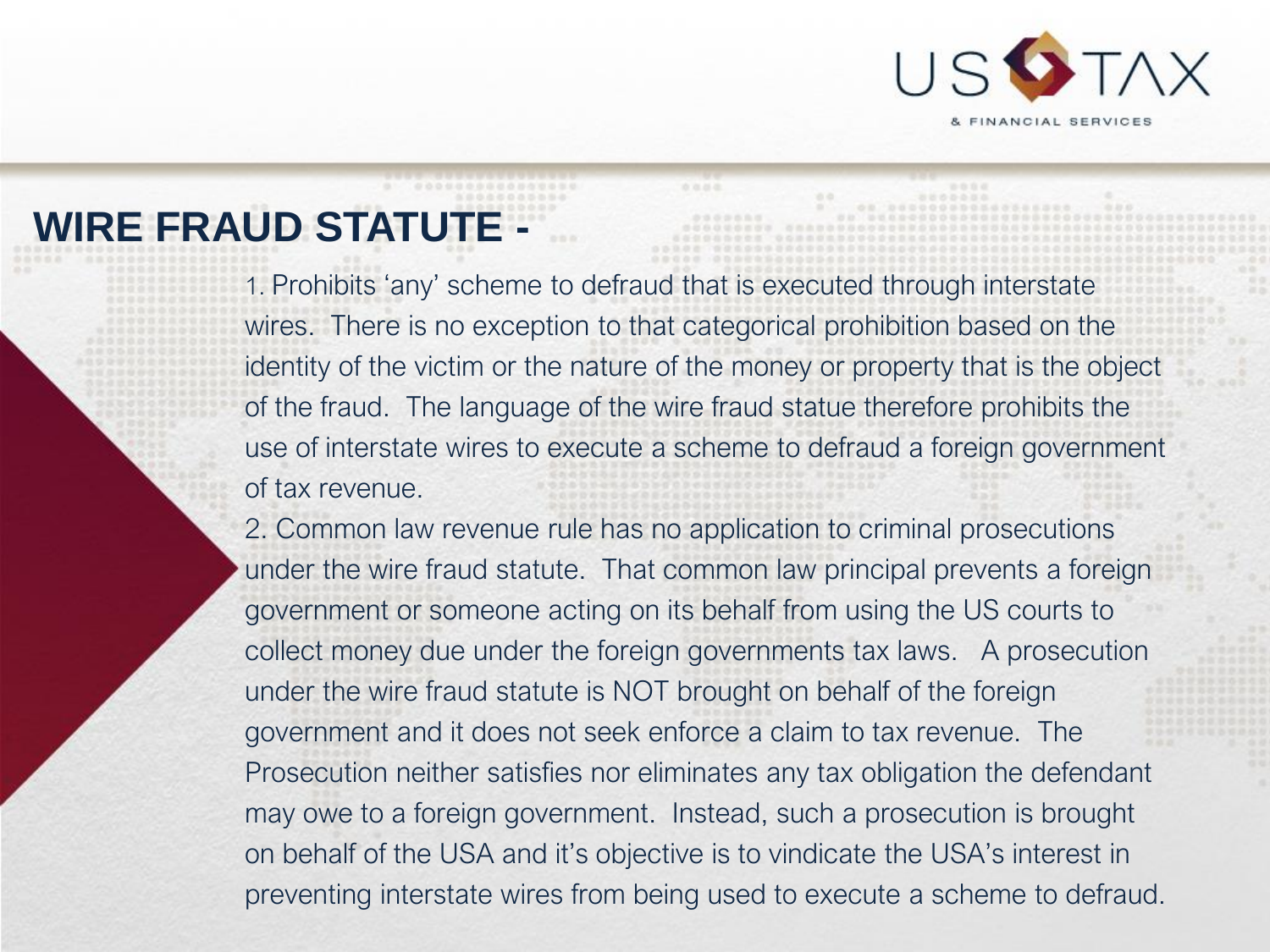

### **WIRE FRAUD STATUTE -**

A scheme to defraud a foreign government of tax revenue satisfies the wire fraud statue's 'money or property' requirement. Common Law fraud includes the deprivation of money or property that is legally due to the victim. Depriving a foreign government of money legally due under its laws falls squarely with in that established common law understanding.

立边出版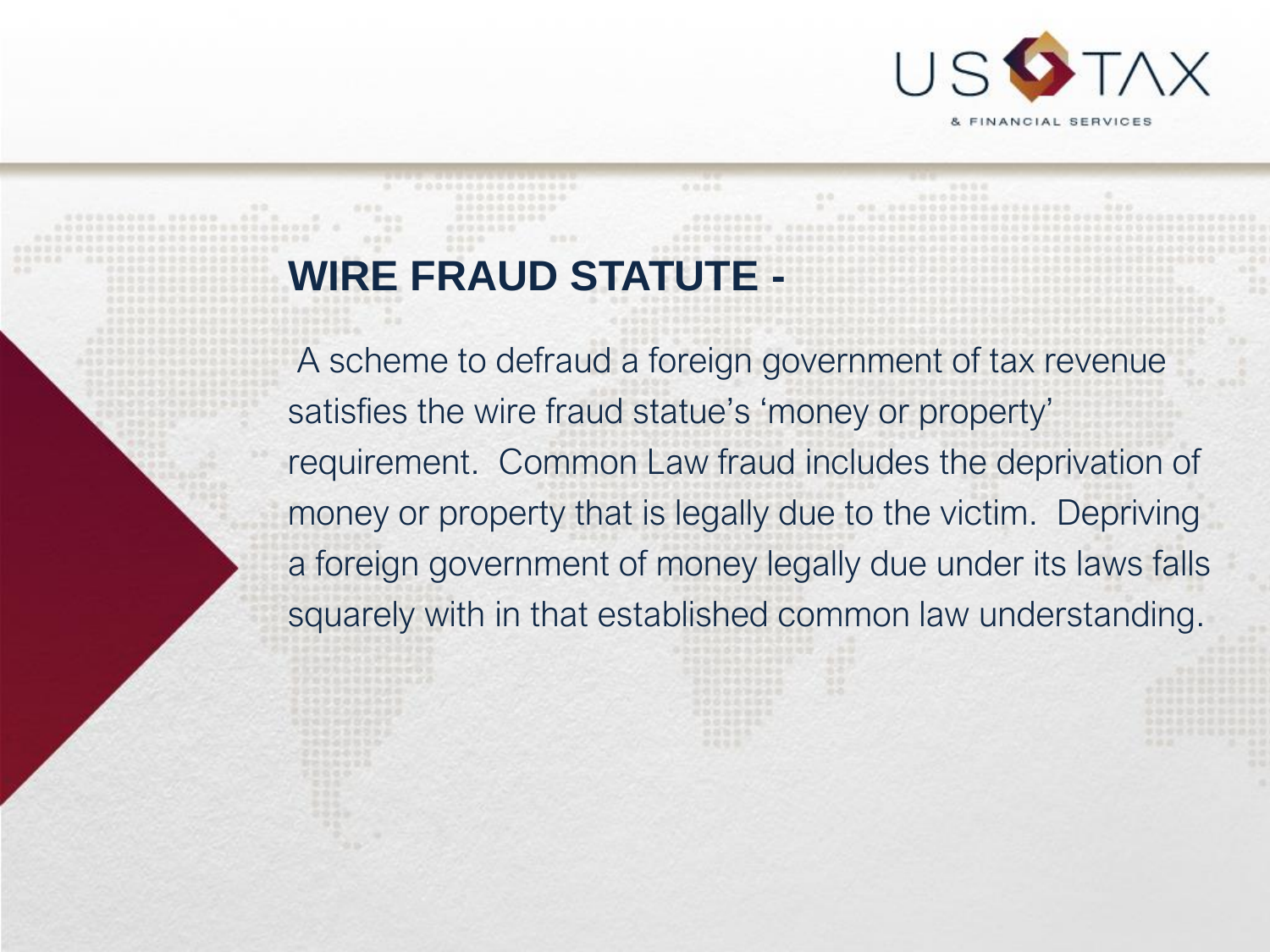

## **CAROLINE D CIRAOLO – HEAD OF THE TAX DIVISION OF THE US DEPARTMENT OF JUSTICE**

- US DOJ and Swiss Deferred Non Prosecution Agreement or Non-Target Letters for Swiss Banks signed August 29, 2013
- Between March 30, 2015 & Jan 27, 2016 the DOJ entered into 78 Non prosecution agreements with 80 Swiss banks, collection more than \$1.3 billion in penalties and a tremendous amount of information from participating banks.
- Since 2009 54,000 Voluntary Disclosures and 30,000 streamlined filing submissions and more than \$8 billion in tax, penalties and interest. And 200 criminal prosecutions
- 2008 350,000 FBARS filed and 1.1 million in 2015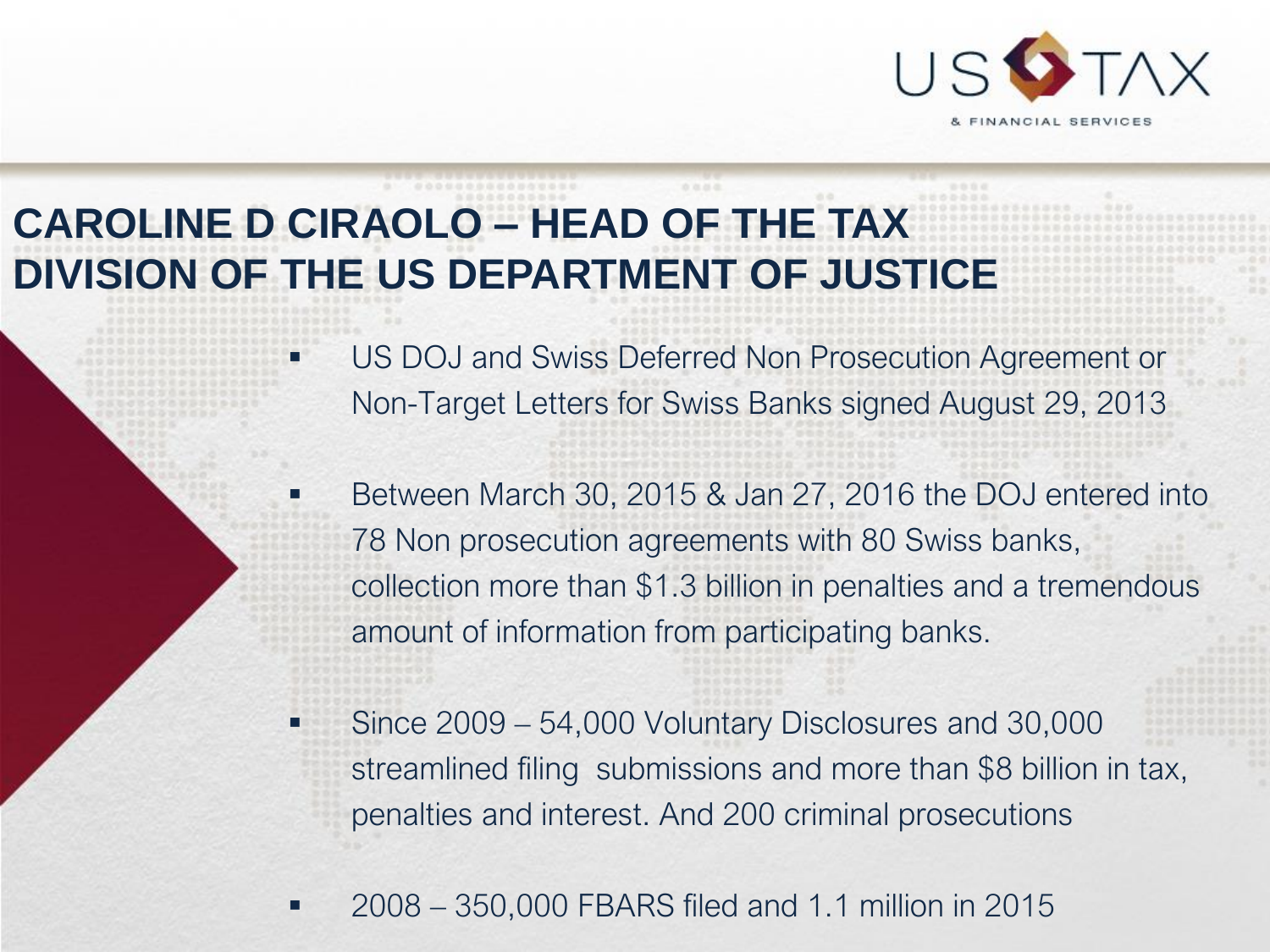

## **US DEPARTMENT OF JUSTICE CONTINUED FOCUS ON OFFSHORE TAX EVASION**

Switzerland not the only country under investigation which include BVI, Cayman Islands, Channel Islands, Guernsey, Hong Kong, Israel, Liechtenstein, Luxembourg, Panama and Singapore

- Individuals and entities who were identified by the Category 2 banks as having been engaged in culpable conduct, means they are also focusing on asset management companies, financial advisors, insurance companies and other entities that enable tax evasion.
- 95 institutions have entered into deferred prosecution agreements or non prosecution agreements and OVDP penalties have increased from 27.5% to 50%.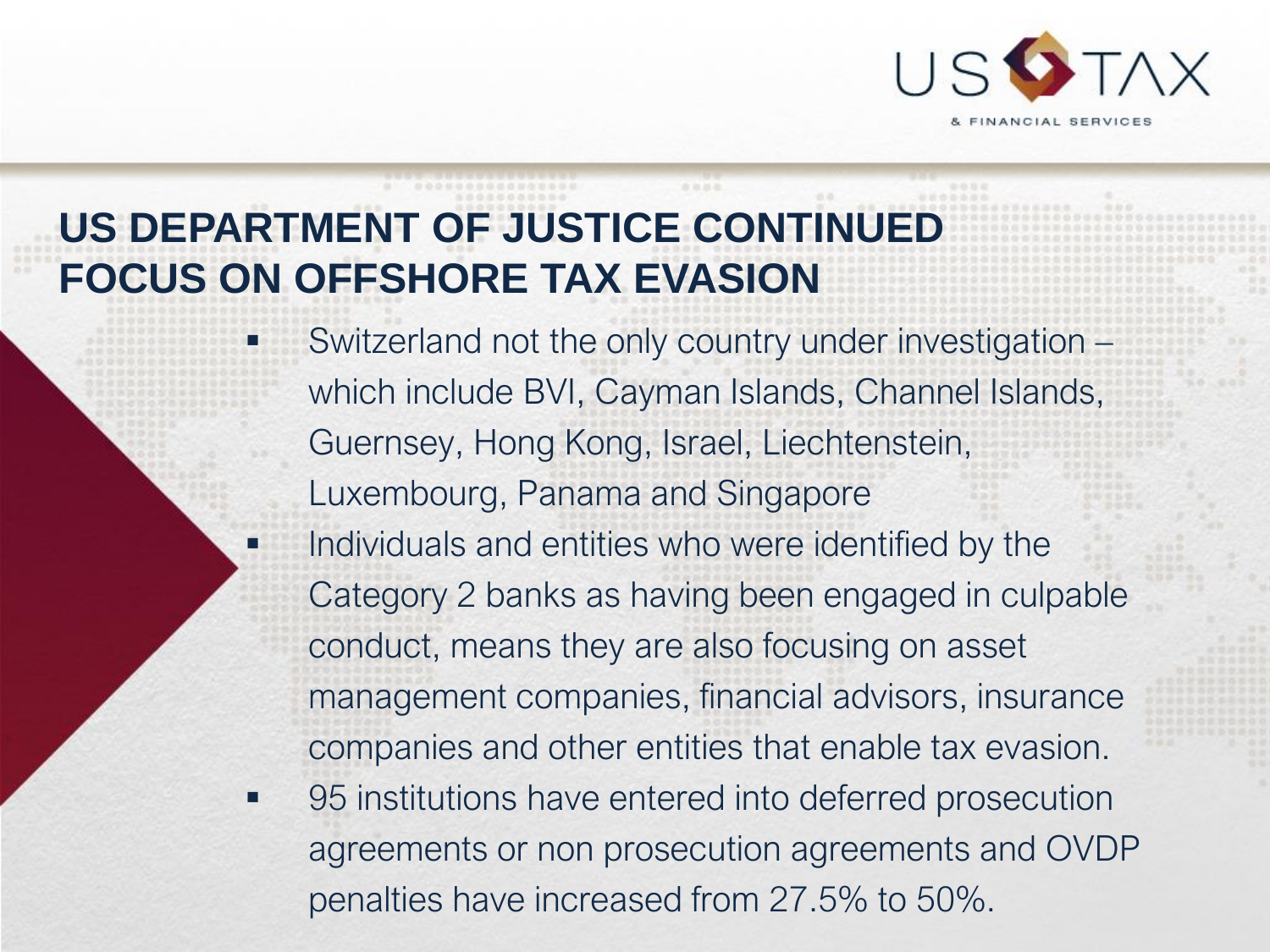

## **OECD GLOBAL FORUM ON TRANSPARENCY & EXCHANGE OF INFORMATION FOR TAX PURPOSE**

Terms of Reference –

- A. Availability of Information
- B. Access of Information
- C. Exchange of Information
- D. Reviews take place in 2 Phases
	- Phase 1 reviews examine the legal & regulatory frame work
	- Phase 2 reviews look into the implementation of this framework in practice
- E. Past reviews concentrate on the availability of legal ownership and identity information of legal entities
- F. New Requirements strengthen the fight against anonymous shell companies and the use of legal arrangements to conceal ownership identity.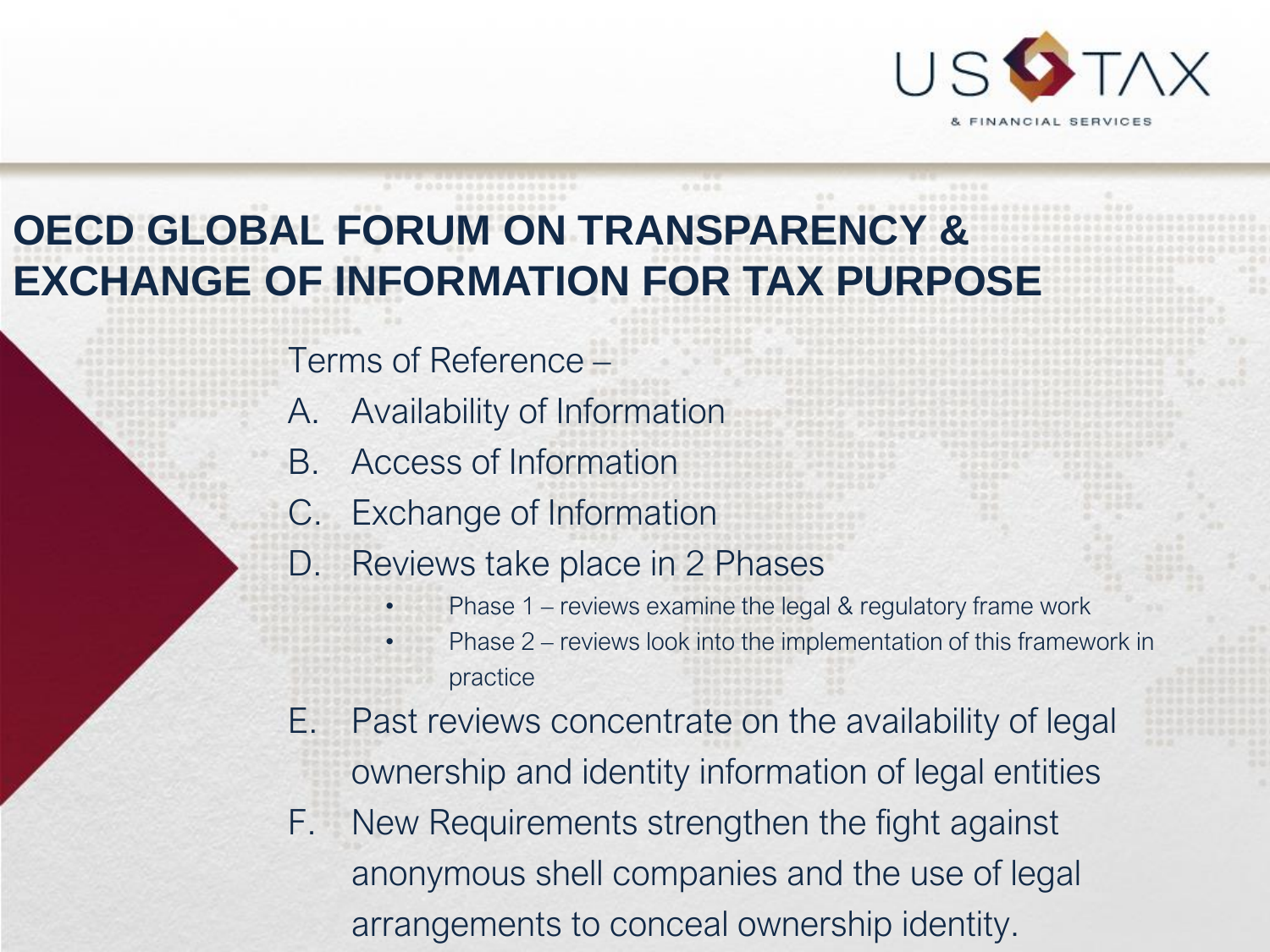

## **OECD GLOBAL FORUM ON TRANSPARENCY & EXCHANGE OF INFORMATION – USA REVIEW NOV 2016**

USA – has undergone Phase 1 and 2 of Peer Review with a combined rating of Largely Compliant

- 1. Availability of Information Largely compliant
	- Ownership, Accounting & Bank
- 2. Access to Information Compliant
	- Access Powers
	- **Rights & Safeguards**
- 3. Exchange of Information Compliant
	- **Instruments**
	- Network of Agreements
	- **Confidentiality**
	- Rights & Safeguards
	- **Timely Exchange of Information**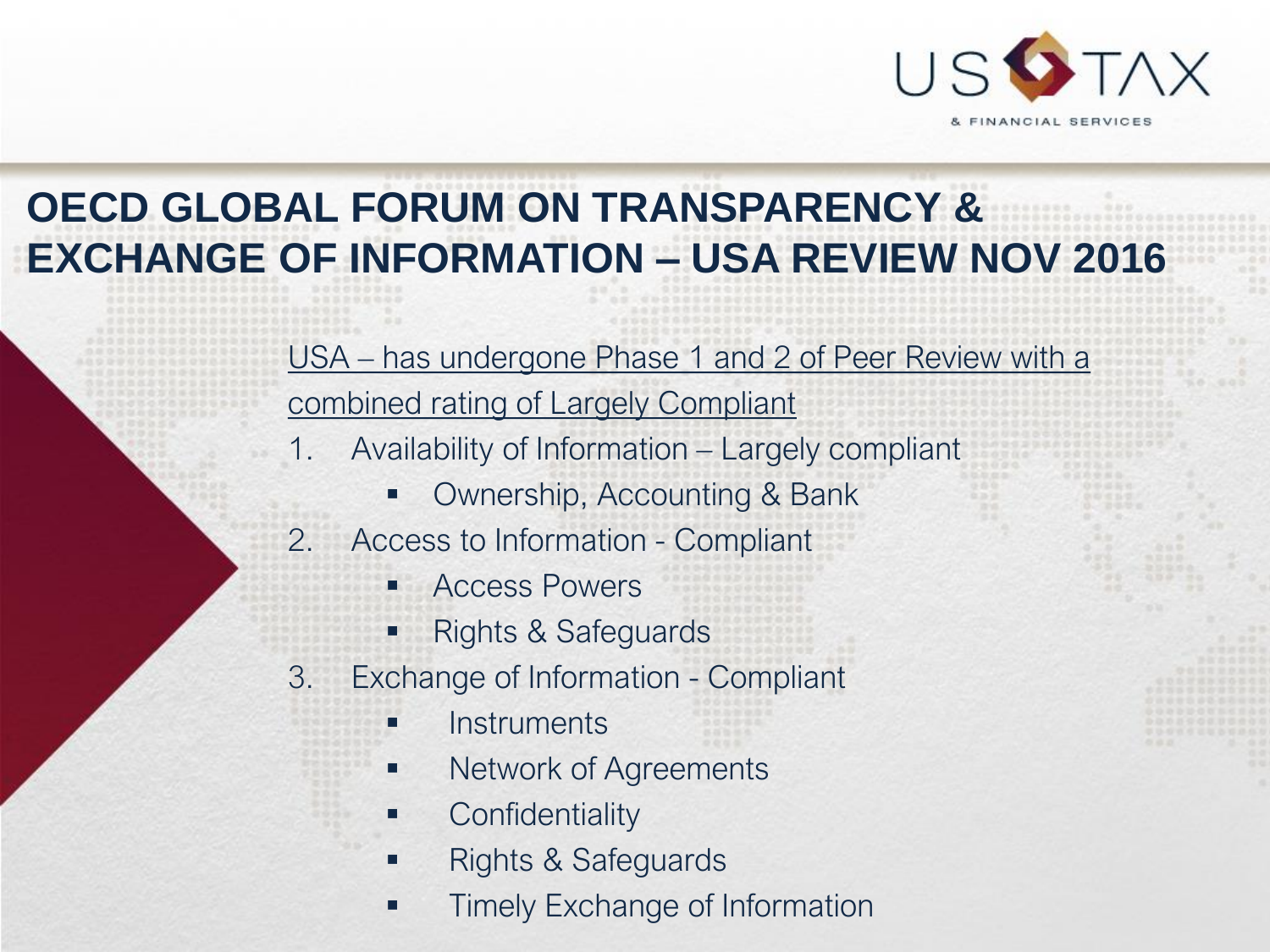

#### **OECD GLOBAL FORUM ON TRANSPARENCY & EXCHANGE OF INFORMATION – SWISS REVIEW NOV 2016**

Switzerland – has undergone Phase 1 and 2 of Peer Review with a combined rating of Largely Compliant

- 1. Availability of Information
	- Ownership Partially Compliant
	- Accounting and Bank Compliant
- 2. Access to Information
	- Access Powers Largely compliant
	- Rights & Safeguards Largely compliant
- 3. Exchange of Information
	- Exchange of Information Instruments Largely Comp
	- Network of Agreements Compliant
	- Confidentiality Compliant
	- Rights & Safeguards Partially Compliant
	- Timely Exchange of Information Largely Compliant